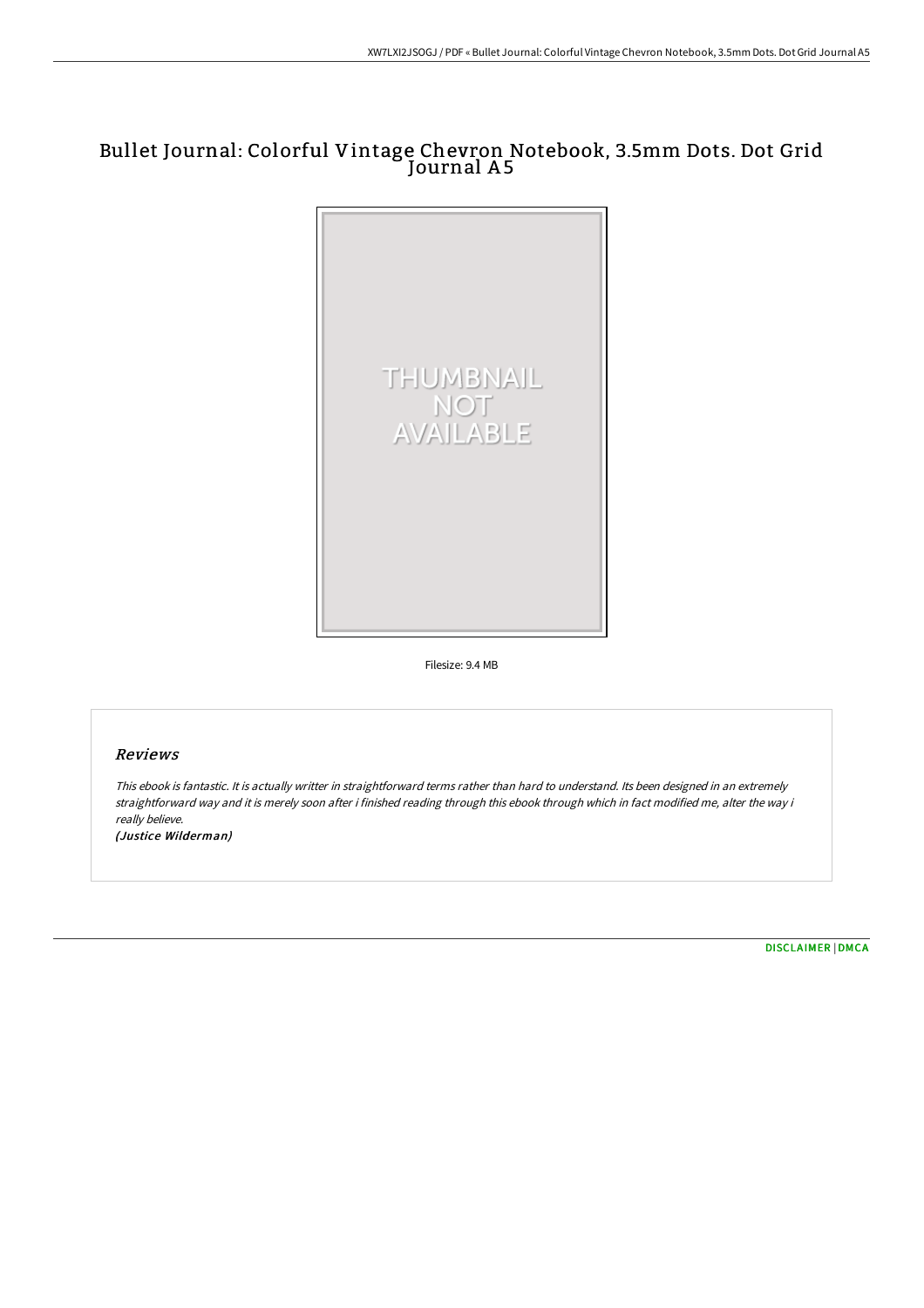### BULLET JOURNAL: COLORFUL VINTAGE CHEVRON NOTEBOOK, 3.5MM DOTS. DOT GRID JOURNAL A5



Createspace Independent Publishing Platform, 2017. PAP. Condition: New. New Book. Delivered from our UK warehouse in 4 to 14 business days. THIS BOOK IS PRINTED ON DEMAND. Established seller since 2000.

 $\mathbf{E}$ Read Bullet Journal: Colorful Vintage Chevron [Notebook,](http://www.bookdirs.com/bullet-journal-colorful-vintage-chevron-notebook.html) 3.5mm Dots. Dot Grid Journal A5 Online Download PDF Bullet Journal: Colorful Vintage Chevron [Notebook,](http://www.bookdirs.com/bullet-journal-colorful-vintage-chevron-notebook.html) 3.5mm Dots. Dot Grid Journal A5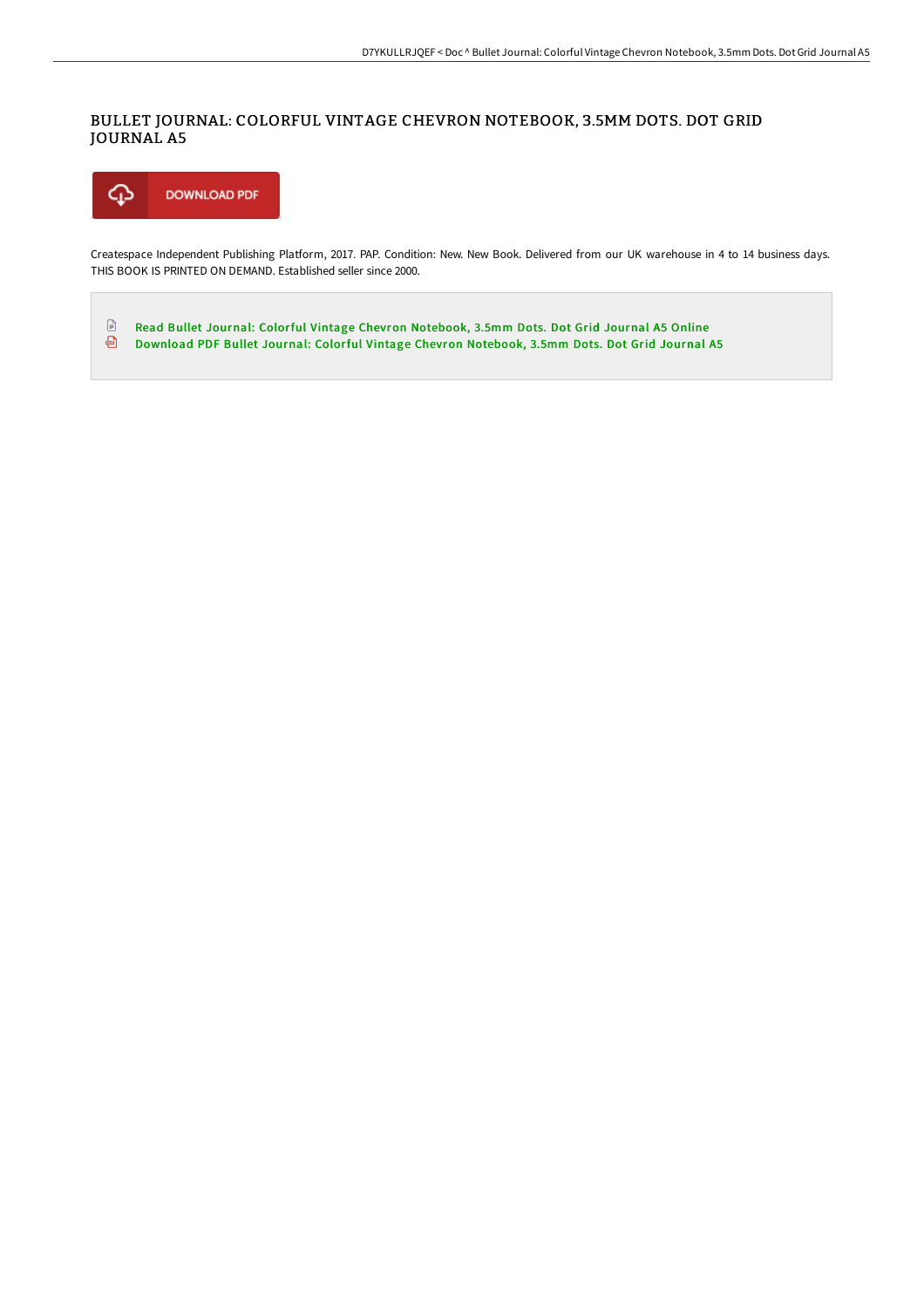## Other Kindle Books

The Book of Books: Recommended Reading: Best Books (Fiction and Nonfiction) You Must Read, Including the Best Kindle Books Works from the Best-Selling Authors to the Newest Top Writers

Createspace, United States, 2014. Paperback. Book Condition: New. 246 x 189 mm. Language: English . Brand New Book \*\*\*\*\* Print on Demand \*\*\*\*\*.This tome steers you to both the established best-selling authors and the newest... Save [Document](http://www.bookdirs.com/the-book-of-books-recommended-reading-best-books.html) »

Short Stories Collection I: Just for Kids Ages 4 to 8 Years Old

2013. PAP. Book Condition: New. New Book. Delivered from our UK warehouse in 3 to 5 business days. THIS BOOK IS PRINTED ON DEMAND. Established seller since 2000.

## Save [Document](http://www.bookdirs.com/short-stories-collection-i-just-for-kids-ages-4-.html) »

Short Stories Collection II: Just for Kids Ages 4 to 8 Years Old 2013. PAP. Book Condition: New. New Book. Delivered from our UK warehouse in 3 to 5 business days. THIS BOOK IS PRINTED ON DEMAND. Established seller since 2000. Save [Document](http://www.bookdirs.com/short-stories-collection-ii-just-for-kids-ages-4.html) »

| <b>Service Service</b>          |
|---------------------------------|
| __                              |
| _____<br><b>Service Service</b> |

#### Short Stories Collection III: Just for Kids Ages 4 to 8 Years Old 2013. PAP. Book Condition: New. New Book. Delivered from our UK warehouse in 3 to 5 business days. THIS BOOK IS PRINTED ON DEMAND. Established seller since 2000.

Save [Document](http://www.bookdirs.com/short-stories-collection-iii-just-for-kids-ages-.html) »

|  |                        | $\mathcal{L}^{\text{max}}_{\text{max}}$ and $\mathcal{L}^{\text{max}}_{\text{max}}$ and $\mathcal{L}^{\text{max}}_{\text{max}}$ |  |
|--|------------------------|---------------------------------------------------------------------------------------------------------------------------------|--|
|  |                        |                                                                                                                                 |  |
|  | <b>Service Service</b> | and the state of the state of the state of the state of the state of the state of the state of the state of th                  |  |

#### Short Stories Collection IV: Just for Kids Ages 4 to 8 Years Old

Paperback. Book Condition: New. This item is printed on demand. Item doesn't include CD/DVD. Save [Document](http://www.bookdirs.com/short-stories-collection-iv-just-for-kids-ages-4.html) »